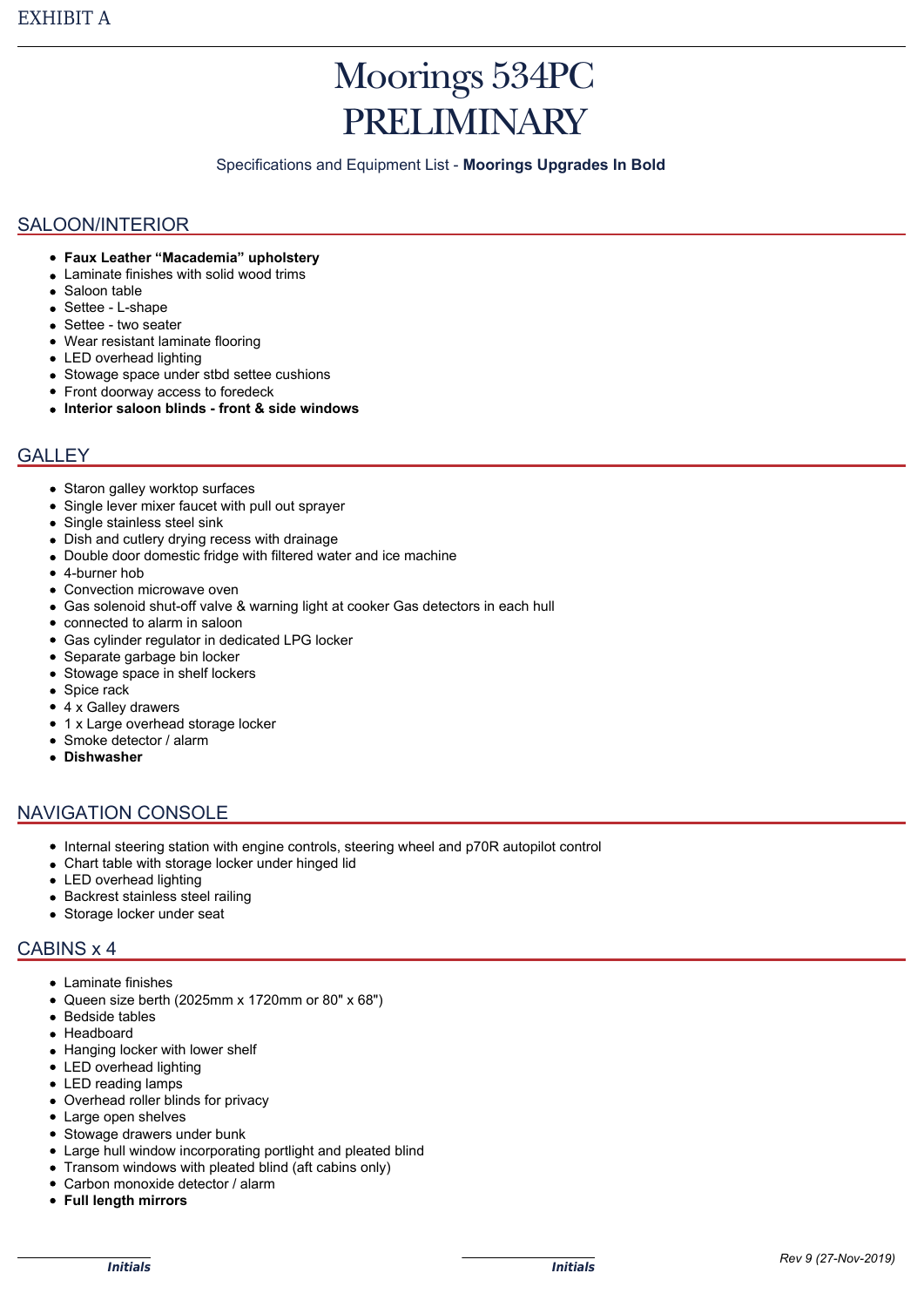# FOREPEAKS

- Access from deck hatches only
- **Port forepeak includes:**
	- **Mattress Air conditioning A/C electric outlet USB ports Fire Extinguisher**
- **Starboard forepeak includes:**

**Basin with faucet & mirror Electric head with dedicated holding tank Shower with shower curtain and automatic sump drain.** 

# HEAD COMPARTMENTS x 4

- Washbasin with basin mixer and Staron top
- Vanity locker with mirror
- Towel hook and rail
- Shower area with lever mixer and adjustable shower rose
- Shower sump with automatic drainage
- LED Overhead lighting
- Overhead roller blinds for privacy
- **Electric freshwater flushing toilets**

# PLUMBING INSTALLATION

- Hot and cold pressurized fresh water system consisting of:
	- 2 x Water tanks, 185USgal / 700ltr total capacity with level reading and gauges
	- 2 x Fresh water pressure pump with accumulator tank
	- 2 x Hot water cylinders 12USgal / 46ltr total capacity
	- **Hot & cold stern shower**
- 4 x Automatic shower drain pumps
- Holding tanks, 45USgal / 170ltr total capacity
- 2 x Electric bilge pumps (keel sump) with float switches and alarm at switch panel
- 2 x Manual bilge pumps
- 2 x High water bilge float switches with alarm at switch panel
- 2 x Electric bilge pumps (engine room) with flat switch and warning light at switch panel
- Freshwater connection
- **Watermaker -- 117ltr / 31 Usgal per hr**
- **Deck wash fitting & pump. Triple wash- fresh/salt water system on foredeck & fresh water outlets on flybridge and aft cockpit**

### DECK & HULL

- Stainless steel quard railing
- 2 x Stainless steel pushpits
- 2 x Pulpit seats (port & stbd)
- 1600w vertical windlass 10mm gypsy with hand held remote
- Anchor bow roller fitting for primary anchor
- Anchor bow roller fitting for secondary anchor
- Anchor chain stopper
- 1 x Chain locker
- 1 x Anchor/windlass locker
- 2 x Foredeck lockers
- Gas cylinder locker
- Sliding companionway door
- Hardtop over aft cockpit
- **Aft cockpit back shade curtains**
- **Large GRP aft cockpit table with 4 teak folding chairs**
- L-shaped settee in aft cockpit with cushions and bolster
- Sunbed in aft cockpit with cushions and bolster
- Swimming ladder
- Acrylic smoke grey tinted windows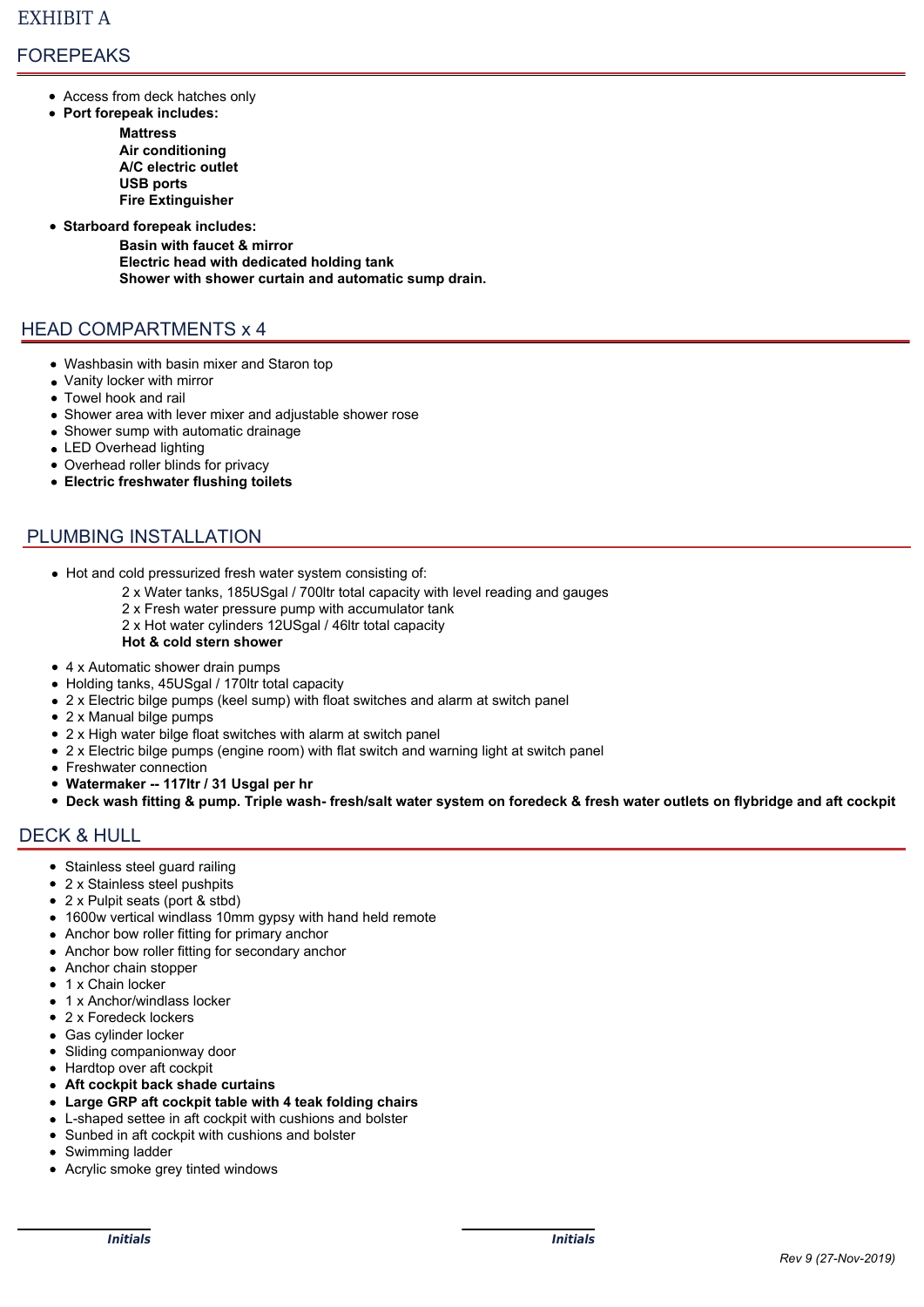## EXHIBIT A

# DECK & HULL Cont.

- Hatches:
	- 2 x Size 44 Flush Hatch over cabins
		- 2 x Size 60 Flush Hatch on foredeck (vented)
		- Portlights: 10 x Size 1 in hull side and transom
- Foredeck lounging area with watertight saloon access door
- 2 x Forward facing sun loungers
- 4 x Drinks holders in forward cockpit
- 2 x Drinks holders in aft cockpit
- 2 x Stainless steel coachroof handrails
- 2 x Stainless steel aft hardtop grab handles
- 1 x 330mm mooring cleat in anchor locker
- 10 x 300mm s/s mooring cleats
- **Moorings exterior pack (logos, striping)**
- **Winch type lifting platform with fixed chocks**
- **Fitted cushions in aft cockpit and foredeck loungers**
- **2 x Bean bag chairs**
- **4 x Stainless steel rod holders**
- **Stainless steel dive bottle rack holds 4 bottles**

## FLYBRIDGE

- Helm station console
- Staircase from aft cockpit to flybridge with LED courtesy lighting
- U-shaped upholstered settee
- Sunbed with mattress facing aft
- Wetbar unit with sink and faucet and Staron worktop
- **12V Refrigerator in flybridge wetbar**
- **Electric grill on flybridge wetbar**
- Life raft locker
- Stowage locker in wetbar
- Central fixed cocktail table with drink holder recess
- Guard railing around aft section of flybridge (s/s)
- Acrylic windscreen around fwd section of flybridge  $\bullet$
- Hardtop over flybridge
- Hardtop supports  $\bullet$
- **Flybridge enclosure front and sides only with aft sunshade curtain**  $\bullet$
- Overhead lighting
- $\bullet$ 2 x Pop-up lights
- Drinks holders

### ENGINE & CONTROLS

- Double, electronic lever throttle / gearshift control
- Sound deadening panels in engine room  $\bullet$
- 2 x Engine room ventilation fans and ducting  $\bullet$
- 2 x Yanmar 350hp engines
- 2 x Propellers 4-blade fixed
- 2 x Fuel deck fillers
- 2 x Fuel filter / water separators
- 2 x Composite fuel tanks 562USgal / 2130Ltr total capacity
- 2 x Exhaust skin fittings (stainless steel)
- 2 x Exhaust water locks
- 2 x Cooling water inlet strainers
- 2 x Exhaust cooling water temperature sensors with audible alarms at helm
- 2 x Moisture eliminating grilles  $\bullet$
- **Bow thruster fixed tunnel in port bow**

### STEERING SYSTEM

- Balanced spade rudders in stainless steel
- Rudder stock in stainless steel
- Bearings with fiberglass rudder tube
- Hydraulic steering system
- Soft-grip steering wheel
- Compass at helm position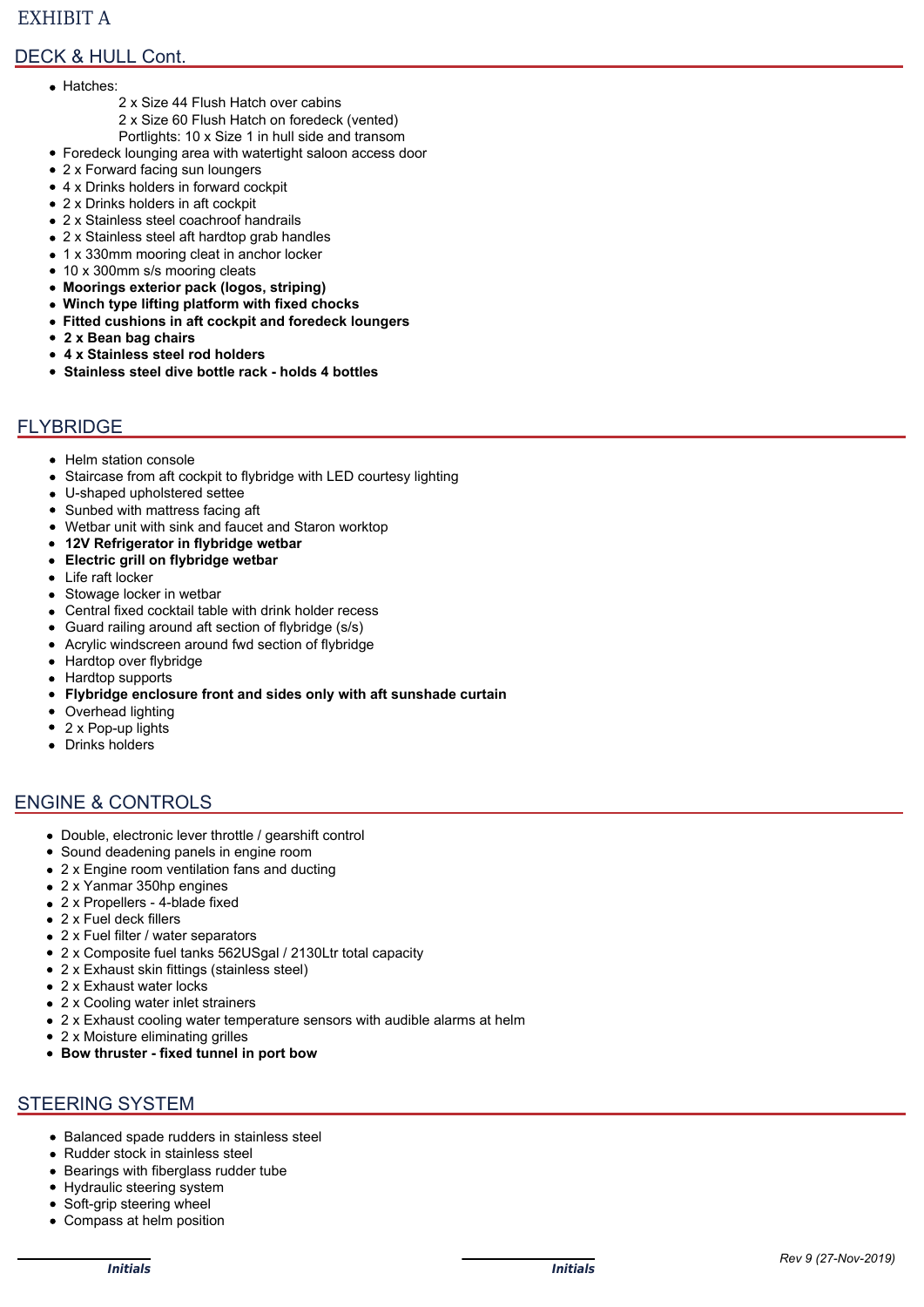# ELECTRICAL INSTALLATION

- **220V Isolated Shore Power Includes 8kW isolation transformer with voltage booster function**
- **Includes 125/250V 50A shore power cable with stainless steel inlet, and AC switch panel**
- **Reverse Y shore power adapter**
- **Battery Charger 12V 100A**
- **3000W 110V/60Hz inverter with region-specific outlet sockets with integrated USB's at specified locations**
- LED Courtesy lights at stairways
- LED Bi-colour & stern navlights
- 12v DC switch panel
- 1 x 12y outlet sockets at helm station
- 2 x Double USB sockets at helm station
- 1 x Double USB socket in saloon
- 2 x Double USB sockets at nav desk
- 1 x Double USB socket in each cabin
- **Motorized TV lift in saloon**
- **42" TV**
- **6 x AGM house batteries**
- 4 x Engine starter batteries 100Ah AGM type
- **Link engine starter batteries to house batteries**
- 1 x House battery isolator switch
- 2 x Engine starter battery isolator switches
- 2 x Alternators, standard with engines
- 1 x Electrical spares kit: fuses, relays, fuse holders
- 1 x Electric fog horn with control at helm station
- **Digital switching includes:**  $\bullet$ 
	- **1 x Axiom 12" Multifunction Display at nav desk for digital systems switching**
	- 3000W Inverter dedicated for convection microwave oven
- 1200W Inverter for refrigerator
- **Fusion Marine Stereo includes:**

**Docking station in saloon. Includes Bluetooth, USB & AUX connectivity. Fusion Marine speakers in saloon, aft cockpit, fwd cockpit & flybridge. Wired remote controls in fwd cockpit, aft cockpit & flybridge.**

**Raymarine Base Pack includes :**

**Ray 73 VHF (Multizone with AIS receiver) at nav desk & additional VHF handset at helm. p70 colour autopilot display. Multifunction display at helm station with retractable depth transducer**

- **Rear-view Raymarine camera**
- **Forward facing Raymarine camera including augmented reality**
- **Ventilation fans in cabins**
- **Genset with individual start battery, gas water separator and control panel: Northern Lights 9kW supplied from port fuel tank. Fuel transfer ability from starboard to port tank.**
- **Chilled Water Air Conditioning:**
	- **70000BTU/h BLDC chiller unit. 1 x 30000BTU/h 4 x 5000BTU/h air handlers with 5 x digital control panels.**
- **Raw water and coolant circulation pumps.**
- **2 x Solar panels 150w each fitted to hard top**
- **2 x Underwater Lights. Blue, mounted in stern**

# SAFETY EQUIPMENT

- 6 x Fire extinguishers
- **Safe with digital combination lock**
- Automatic Extinguishing system for engine rooms
- Owner's Operating Manual
- CE Certification NMMA Certification